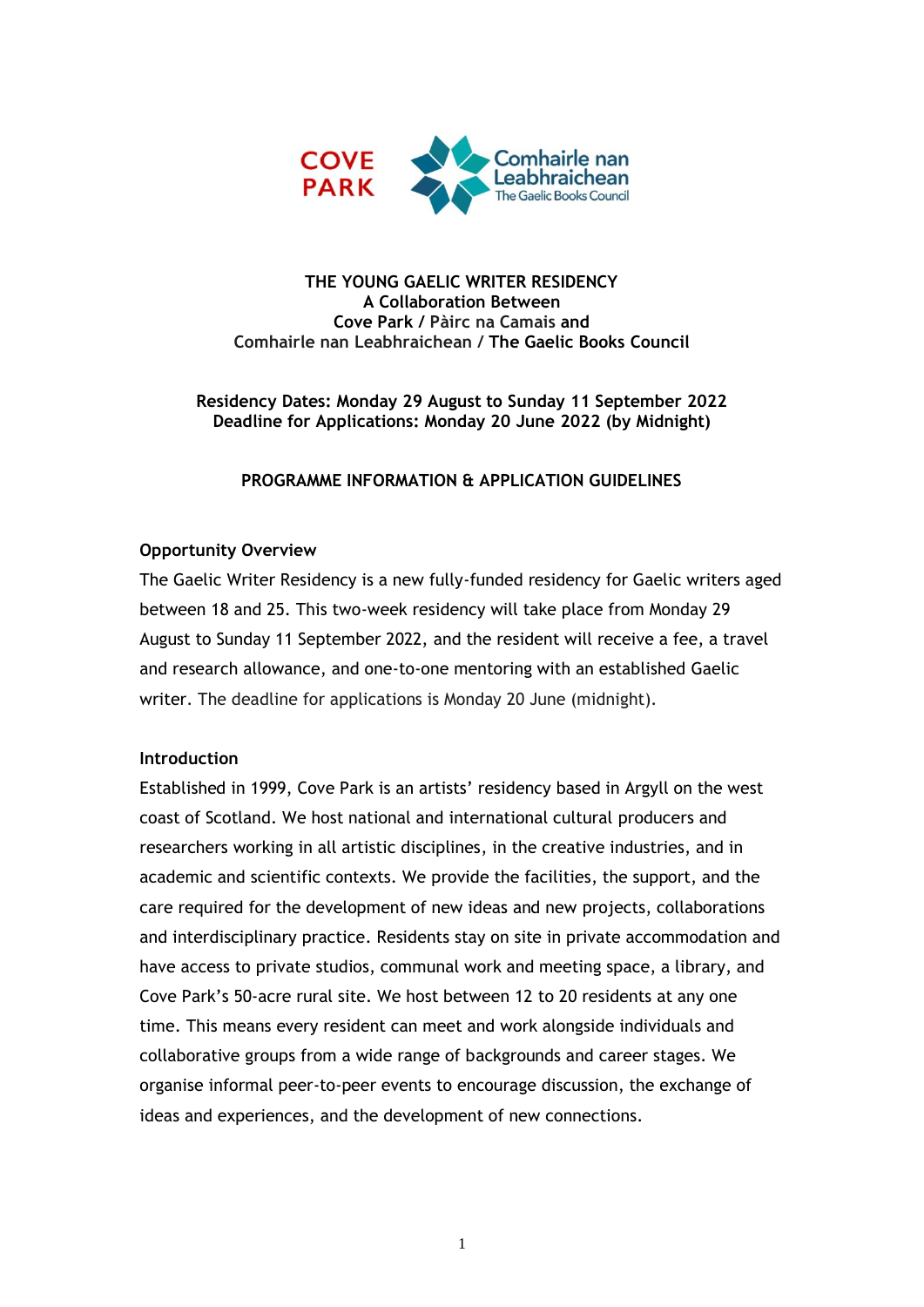In 2021 Cove Park introduced an enquiry-based model for producing crossdisciplinary work and collective intelligence around pressing global concerns. This is founded upon the belief that artistic research is uniquely placed to unpack some of the most acute problems of our times, and that the transformative power of the arts is amplified through collaboration and exchange with other disciplines, including academic and scientific research. Coinciding with the COP26 conference in November 2021, we launched our first – and now permanent - enquiry on the environmental crisis. Since then all our residents have the opportunity to take part in and actively contribute to this ongoing research.

Please see<http://www.covepark.org/> for further information on our current programme and images of Cove Park's site and facilities. Our [FAQ](https://covepark.org/residencies-faq/) page answers general questions on Cove Park's residencies and access.

**Comhairle nan Leabhraichean** / The Gaelic Books Council is the lead organisation in Scotland supporting Gaelic writers and publishers through a programme of grants and writer development opportunities. Established in 1968, the organisation is now a limited company and a registered charity and receives regular funding from Creative Scotland and Bòrd na Gàidhlig. From its base in Glasgow, Comhairle nan Leabhraichean runs a bookshop that supplies Gaelic books to customers worldwide, organises author events and children's reading sessions, and works in partnership with other organisations on a range of initiatives to encourage people to enjoy Gaelic literature. Please visit<https://www.gaelicbooks.org/> for further information.

#### **The Gaelic Writer Residency**

This is a new residency funded by Comhairle nan Leabhraichean and developed in collaboration with Cove Park.

#### **Key Points**

- The residency at Cove Park will take place from Monday 29 August to Sunday 11 September 2022.
- The Writer will receive a total residency fee of £900 (£450 per week), plus a travel allowance of up to £300 and a research allowance of up to £200.
- The Writer will be allocated four sessions of one-to-one mentoring with an established Gaelic writer. The fees for this are covered by the project.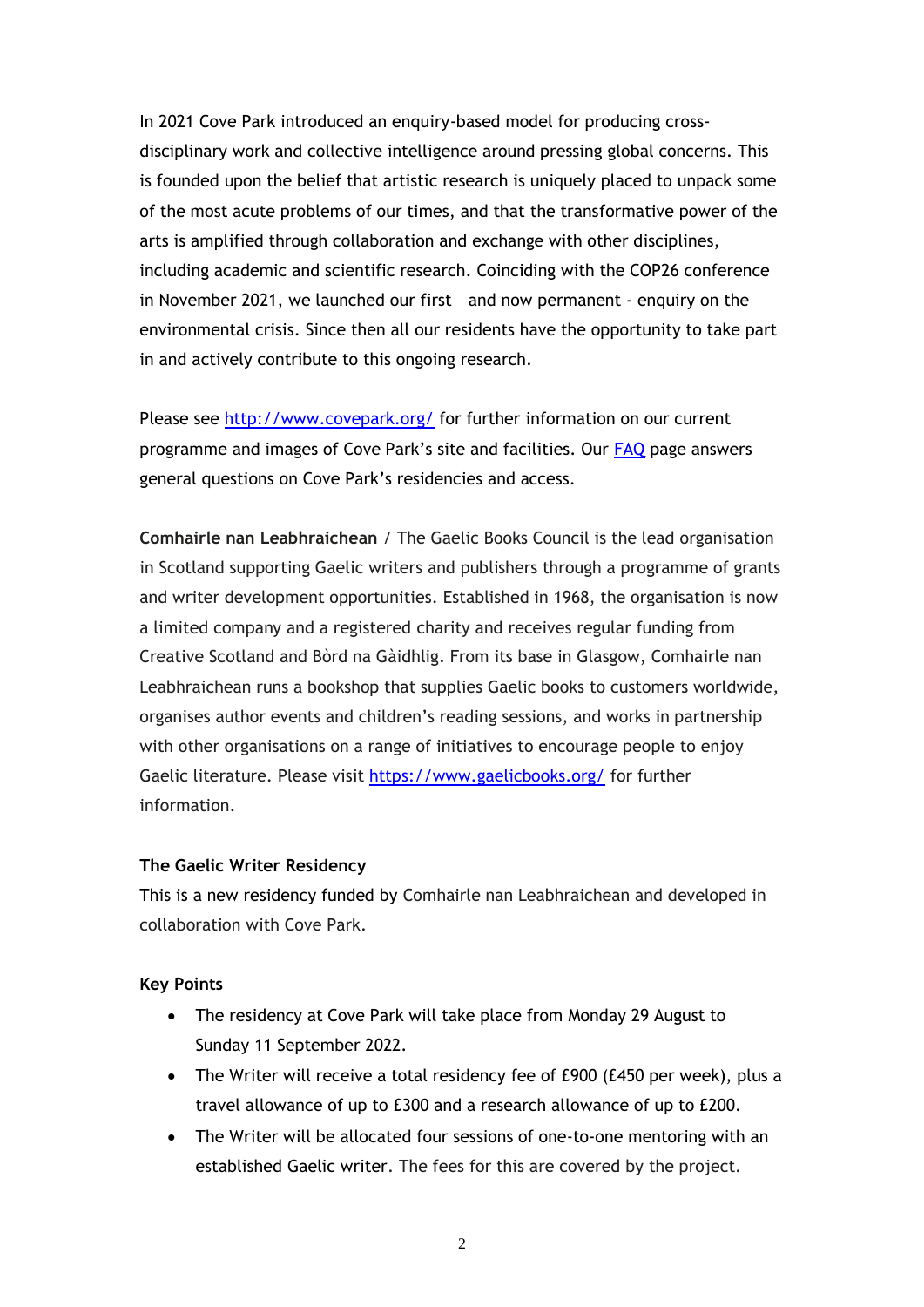- The residency will include one event at Cove Park during the second week, the form and scope of which will be agreed upon by the Writer, Cove Park and Comhairle nan Leabhraichean.
- The residencies are designed to support the development of new work, research, and experimentation.
- Cove Park's team will support research and practical requirements leading up to and during the residency.

# **What Cove Park Provides**

- Individual private accommodation/workspace on site at Cove Park.
- Workspace and meeting space within the communal Jacobs Building, which also houses a library, a large rehearsal room with a wooden floor, open-plan kitchen and dining area, and laundry facilities.
- Unlimited access to the 50-acre site.

# **Who Can Apply, How to Apply, Shortlisting and Appointment Process**

To be eligible to apply you must be a Gaelic writer based in Scotland between the ages of 18 and 25.

Applications can be submitted via the online **Application Form** *(link to be inserted)*. The Application Form must include:

- Your name and contact details.
- A statement in Gaelic (no more than 500 words) briefly describing your current work and the reasons for your interest in this residency and mentoring opportunity.
- Your CV, including the names and contact details of two professional referees, from a teacher, tutor, or employer, for example (*please note we will only contact your referees if your application is shortlisted for interview*).
- A list of the samples of work provided.

Please upload the following documentation or accompanying material within the Application Form:

• Prose, no more than 500 words (no more than 2 pages). Poetry, up to 4 poems (no more than 4 pages). You may submit some English prose or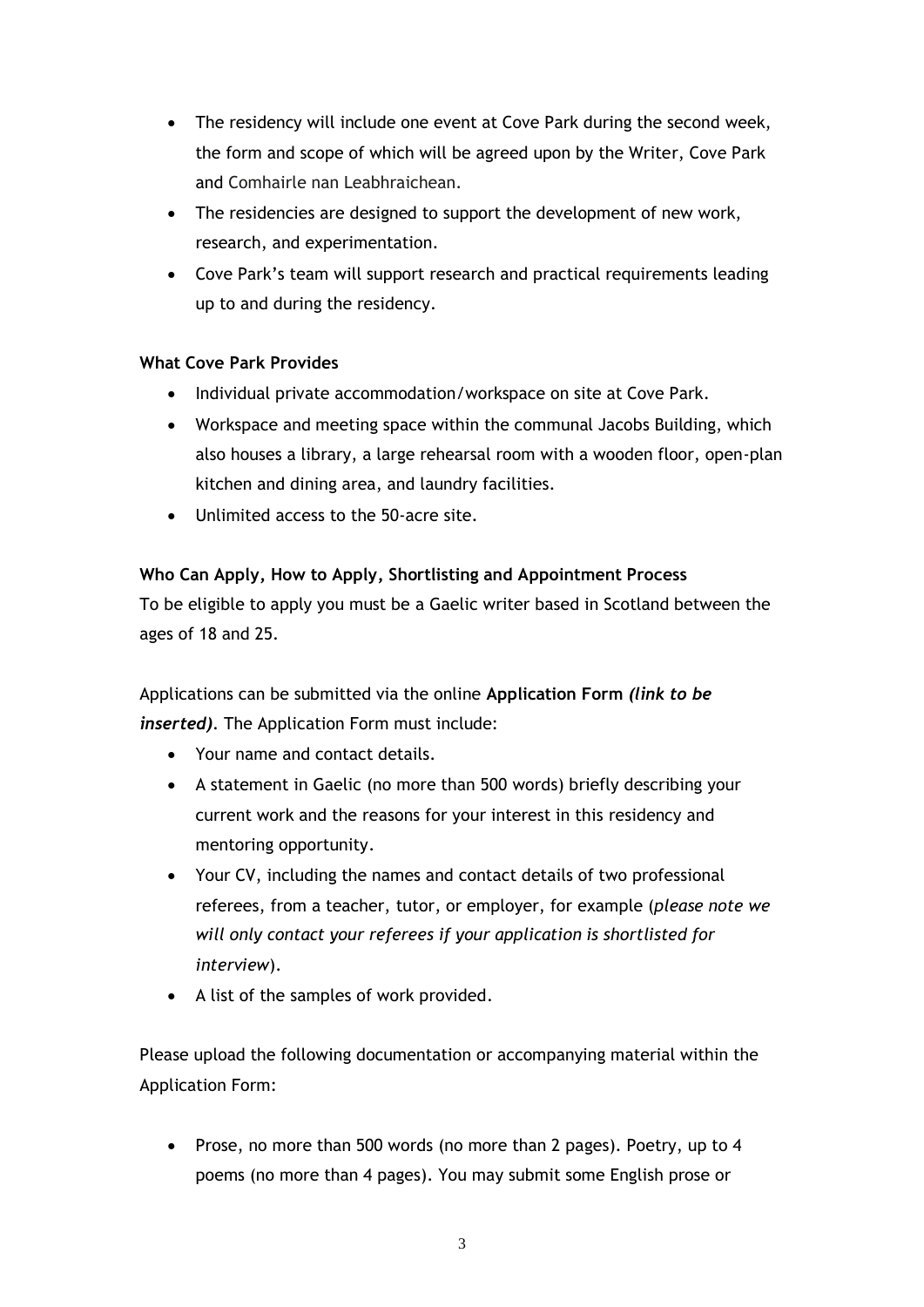poems as an example of your work, but please ensure that at least 50% of your accompanying material is written in Gaelic.

We can accept submissions in audio or video formats if this is preferable to a written application. If you consider yourself to have a disability, please tell us if there are any reasonable adjustments to the application process that would be of assistance to you. If you would like to discuss this, or need help making your application, please contact Cove Park's Programmes & Communications Producer [Alex Marrs](mailto:mailto:alexmarrs) directly.

Selection for interview will be based on the following criteria:

- The quality of your ideas and work.
- Your need for an extended period of research and development, and your reasons for applying to this programme.
- Your interest in working within a community of artists.

# Deadline for applications: **Monday 20 June 2022 (midnight)**

We will acknowledge receipt of your application as soon as it is received. This acknowledgement will include a link to our anonymous Equality, Diversity & Inclusion monitoring form for completion and we would be grateful for your time with this. If you do not receive this acknowledgement, please contact Cove Park directly to confirm receipt of your application.

The applications will be short-listed for interview jointly by Cove Park and Comhairle nan Leabhraichean together with the external advisor and former Cove Park resident Rody Gorman.

All applicants will be notified if their submission has been shortlisted for interview by **Friday 24 June 2022**. Interviews will take place via Zoom during the week of **Monday 27 June 2022**. The interview panel will include members of the Cove Park and **Comhairle nan Leabhraichean** teams, and a programme advisor.

We want our residencies, programmes, and resources to be open, inclusive, and welcoming to all. We are currently reviewing how we work towards achieving greater equality within all levels of our organisation and across all programmes.